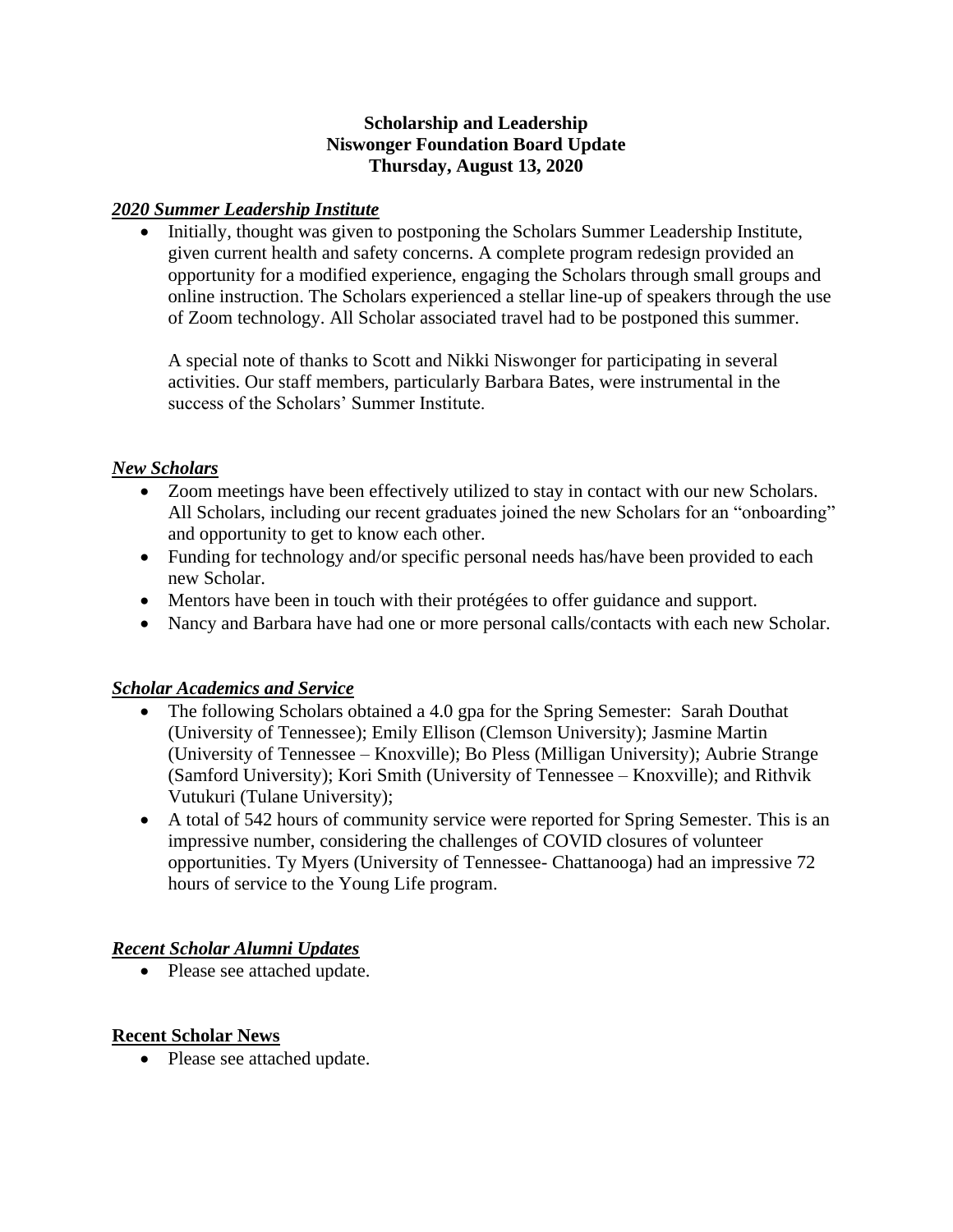# **ALUMNI SCHOLAR NEWS**



**Will Brummett** (Class of 2013) accepted a position as program manager for Co-Curricular Service in the Honey W. Nashman Center for Civic Engagement in Public Service at George Washington University in Washington, D.C.



**Taylor Grindstaff** (Class of 2012) received a grant from the Tennessee Department of Education to pursue a Master's in Administration at Austin Peay State University.



**Dr. Elizabeth Loy** (Class of 2009) earned a Doctor of Medicine degree (M.D.) in May. She was matched to her Internal Medicine residency placement at the University of Colorado, in Boulder, Colorado. She is considering critical care and rural medicine as her specialization.



**Sean McCullough** (Class of 2011) accepted a position with Conagra Brands as a Consumer Insights Manager, in Chicago, Illinois.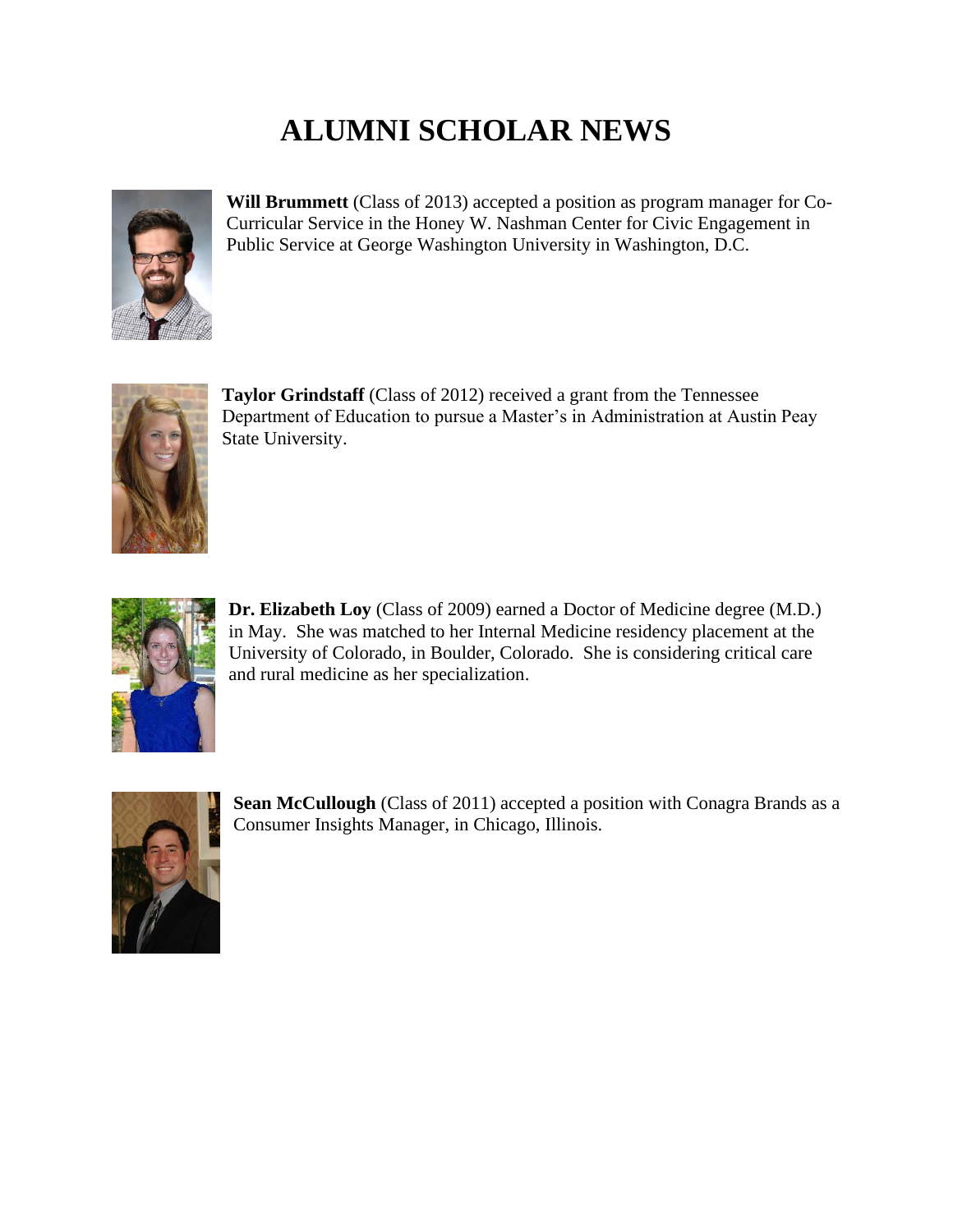

**Dr. Ivory Shelton** (Class of 2016) was awarded the Doctor of Medicine (M.D.) at Wake Forest University (virtually), in May. She was matched to her pediatric residency placement at the Vanderbilt Pediatric Residency program in Nashville. She began her duties as a PGY-1 Resident Physician on July 1. She was nominated by her peers in the Wake Forest SOM Class of 2020 and received the Wake Forest Medical Alumni Association Student Excellence Award. She was voted by the pediatric faculty of Wake Forest Brenner Children's Hospital to receive the "Michael Lawless Pediatric Merit Award," an award given to the

senior student who demonstrates the characteristics and highest qualities of a practicing pediatrician: compassion, empathy, and leadership in pediatric care.



**Alex Smyth** (Class of 2015) was named Teacher of the Year at West Greene High School, where he teaches Mathematics. He graduated with his M.S. in Mathematics from Emporia State University in May.



**Todd Skelton** (Class of 2010) has accepted a temporary position with state government as legal counsel for Governor Lee's COVID-19 Unified Command and Economic Recovery Group. Todd recently joined the Board of Directors of the United Way of Greater Knoxville.



**Madeline Standbridge** (Class of 2018) is returning to Northeast Tennessee from her work in Pittsburgh, PA. She was accepted to the Quillen College of Medicine at East Tennessee State University. She began classes in July.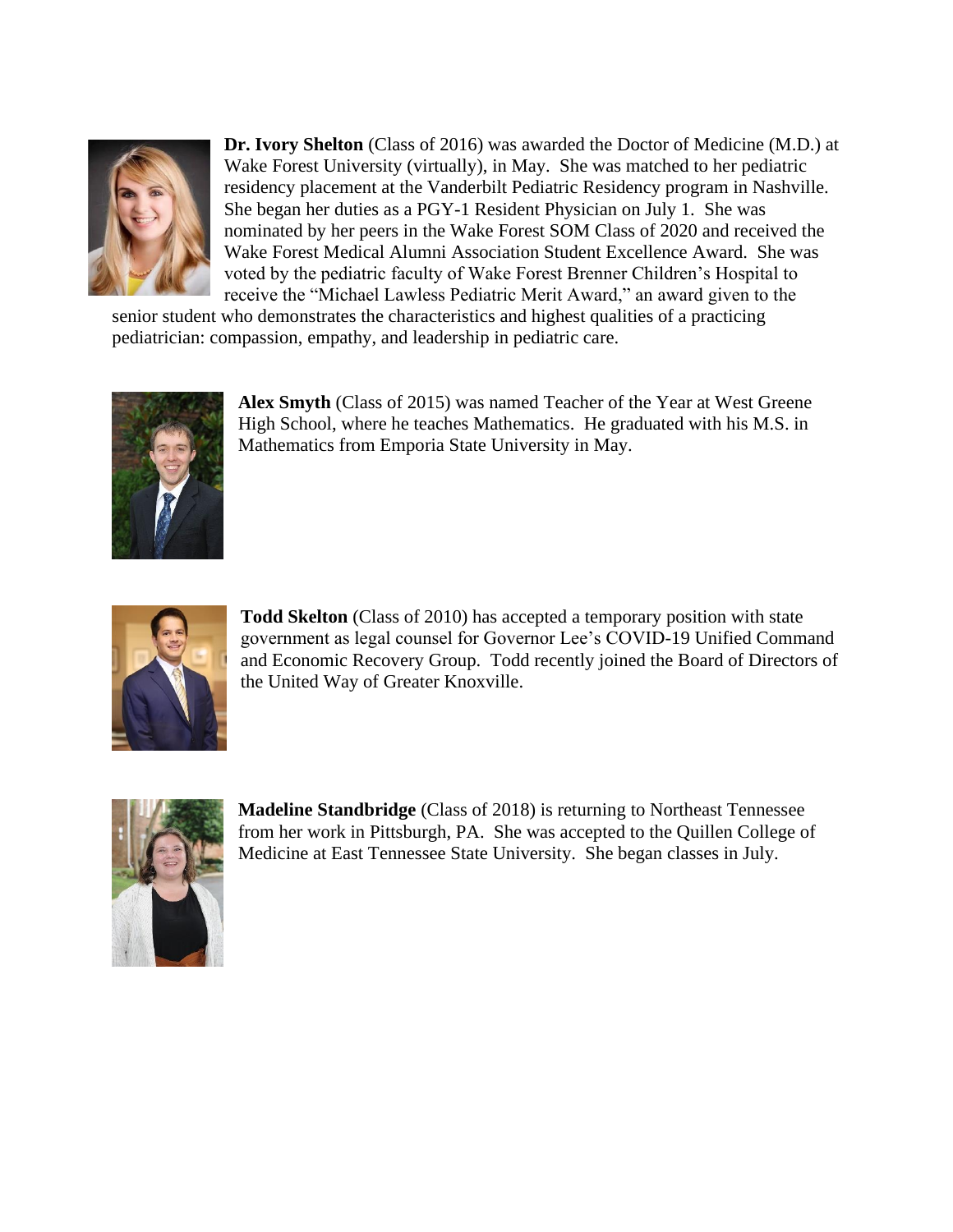

**Dr. Christopher Steadman** (Class of 2015) was awarded the Doctor of Medicine degree at East Tennessee State University's Quillen College of Medicine, in May. He was matched to his anesthesiology residency placement at University Hospital in Columbia, Missouri.



**Kayla West** (Class of 2013) has accepted a position as the Tennessee Recovery Navigator Nurse Practitioner for the Tennessee Department of Mental Health and Substance Abuse Services, in Nashville.



**Rachel Witt** (Class of 2012) received a National Science Foundation Doctoral Dissertation Research Improvement grant in the amount of \$20,000, which will allow her to continue her dissertation research in Peru and finish her data collection and analysis. She will be able to conduct a second field season at her site, where she and her team continue to document examples of human sacrifice carried out 500 years ago by the Chimu Empire on the North coast of Peru



**Richard Vradenburgh** (Class of 2016) has accepted a position at the Commonwealth Governor's School at Stafford High School in Fredericksburg, Virginia. He will be teaching Mathematics.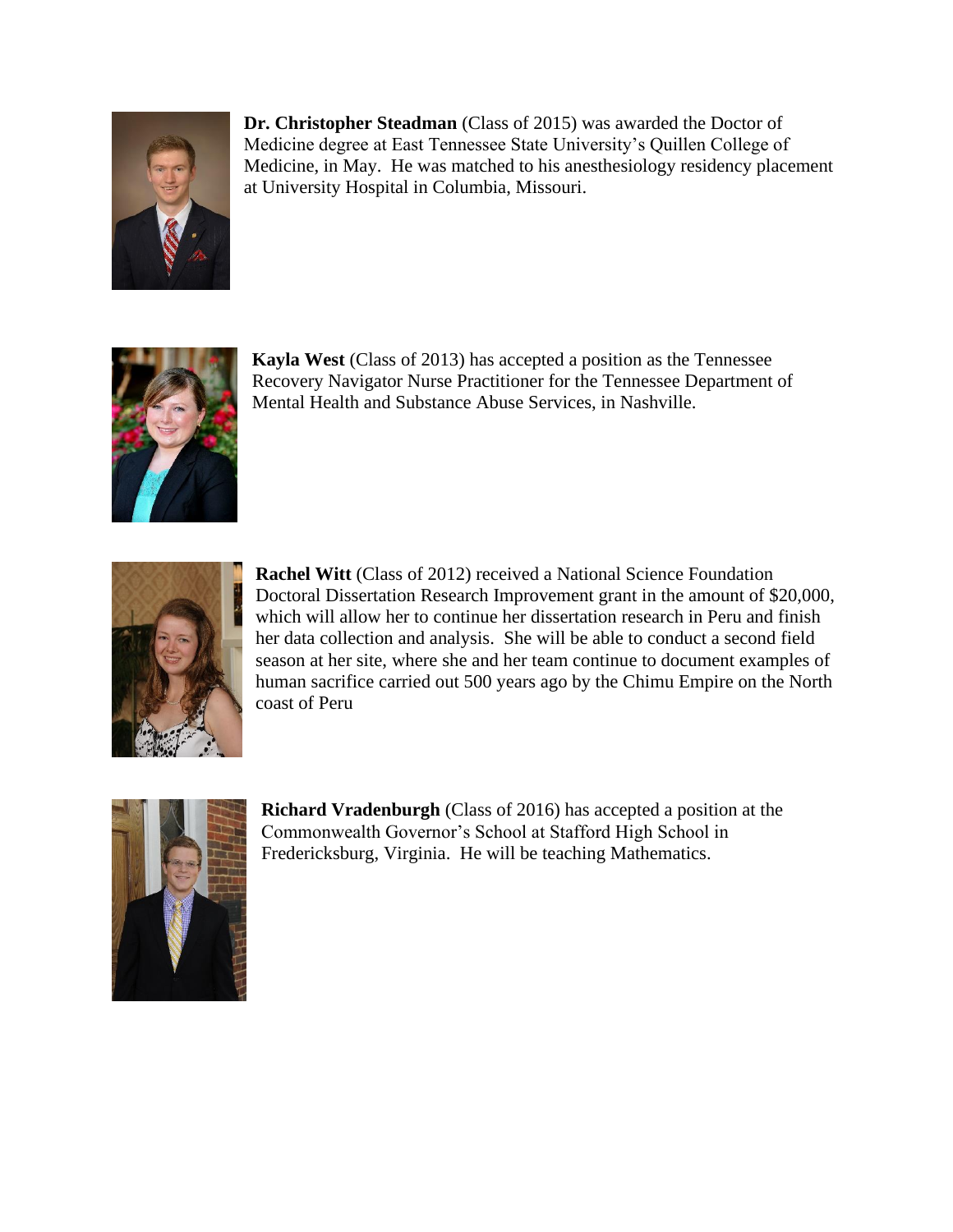## **NISWONGER SCHOLAR UPDATES**



**Trent Dickerson** (University of Tennessee, sophomore) is working in a co-op with the FedEx Supply Chain in Memphis, this summer, spring of 2021 and fall of 2021.



Emily Ellison (Clemson University, senior) was accepted as an early admission to the doctoral program in Veterinary Medicine at the University of Tennessee-Knoxville. She left her undergraduate studies at Clemson, after her junior year. Following completion of the first year

of veterinary school, she will receive her undergraduate degree, enroute to the completion of the Doctorate in Veterinary Science.



**Alexis Harvey** (Tennessee Technology University, junior) was elected Executive Secretary for the Student Government Association. She was elected as President of the Society of Women Engineers. She is the student representative on the Academic Misconduct Committee, Task

Force for Academic Affairs, and University Curriculum Committee. She is a new member of Phi Kappa Phi. Alexis is completing her second summer internship at Nuclear Fuel Services, in Erwin.



**Lorraine Hayes** (Wake Forest University, senior) was elected vice president of the Wake Forest Habitat for Humanity Chapter. She has been selected to serve as an Intercultural Ambassador at Wake Forest. She has been accepted into the Mortar Board Honors Society and was elected as president. She is a member of the Diversity and Inclusion

Taskforce for the Panhellenic Council.